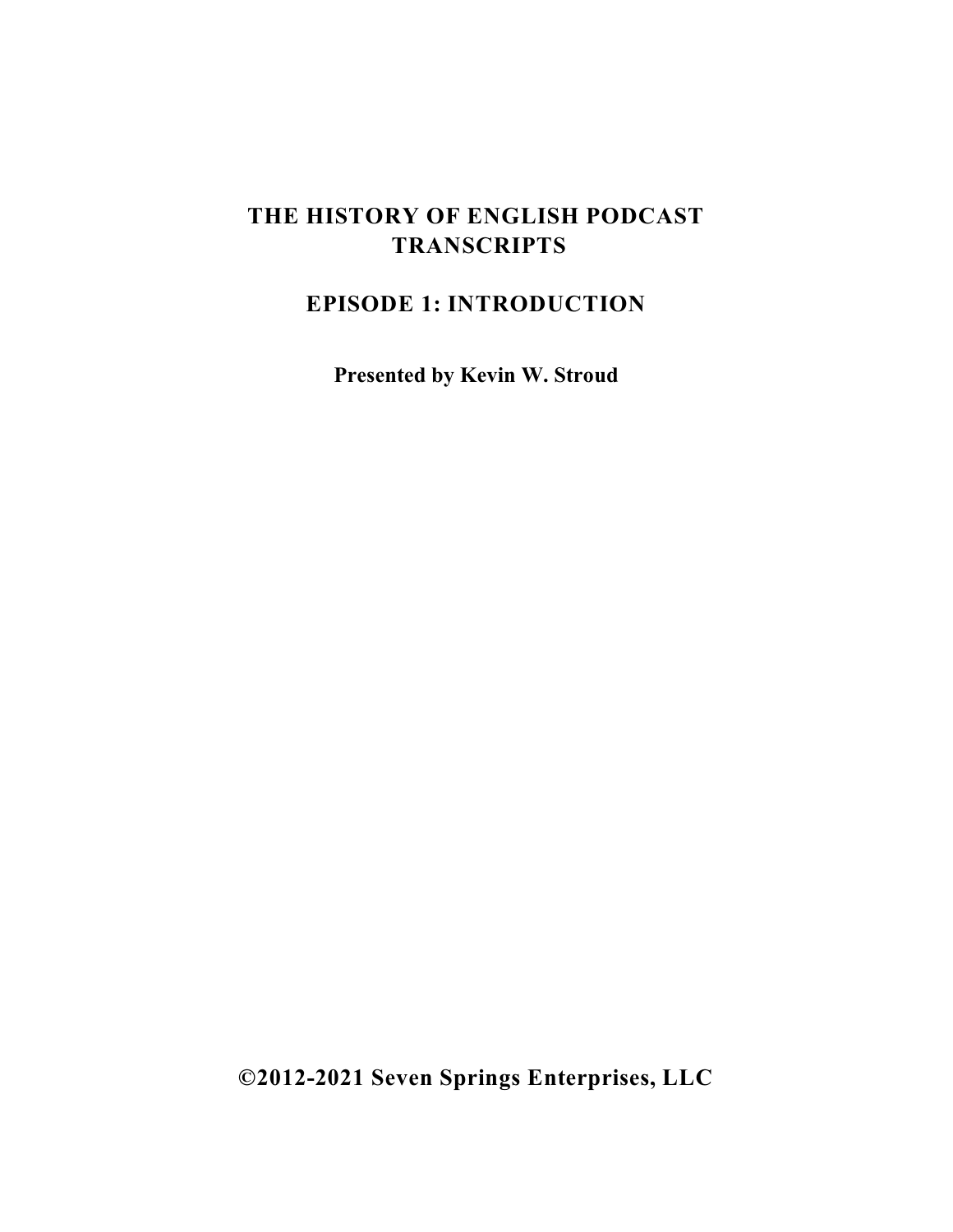## **EPISODE 1: INTRODUCTION**

Welcome to the first episode of the History of English podcast. My name if Kevin Stroud, your host for this series of podcasts which will explore the history of the English language.

In this introductory episode, I want to lay the groundwork for the series of podcasts which will follow. Let me begin by noting that this is ultimately a history podcast. The topic happens to be English. But this is not a podcast about the technical aspects of English. It is not my goal or intention to teach anyone proper grammar or pronunciation.

Instead, this is a podcast about the HISTORY of the language – and you can't separate the history of the language from the history of those who spoke the language. So this is really the story of the English language from its earliest ancestor – the Indo-European language spoken in eastern Europe over  $4,000$  years ago – to its current status as the closest thing we have to a modern international language. And it is the story of the people, places and events which shaped the language into what it has become today. It is also the story of the words which we use today – and how those words came into our language.

And speaking of the language we have today, it is a language which emerged from an obscure Germanic dialect spoken in Northern Europe about 2,000 years ago to one of the most commonly spoken languages in the world. Technically speaking, English ranks behind Chinese and Spanish in terms of the most commonly spoken native or "first" languages. But when second and other learned languages are taken into account, it rivals Chinese in terms of speakers and is undoubtedly the most commonly "learned" language in the world.

Some linguists estimate that nearly 1 billion people speak English today. Of the total number of English speakers, it is estimated that there are approximately three times as many non-native speakers of English as native speakers. This fact reflects the desire of people around the world to learn English as the de facto international language. English is routinely used an the common medium of communication among speakers of other languages. When German businessmen established a Volkswagen plant in China, the Germans and their Chinese counterparts used English to communicate with each other, even though it is not the native language of either group. A Russian airline pilot landing in Rome will communicate with the Italian air traffic controller in English – not Russian or Italian — because English is the official language for international aviation. It is very easy to see that English has emerged – and continues to emerge – as the predominant international lingua franca.

So why we should bother learning about the history of the English?

First, simply because it is interesting. It really is a fascinating story. But also because it helps to explain many of the peculiar aspects of English.

Why do we say "I could care less" when what we really mean is "I could not care less?"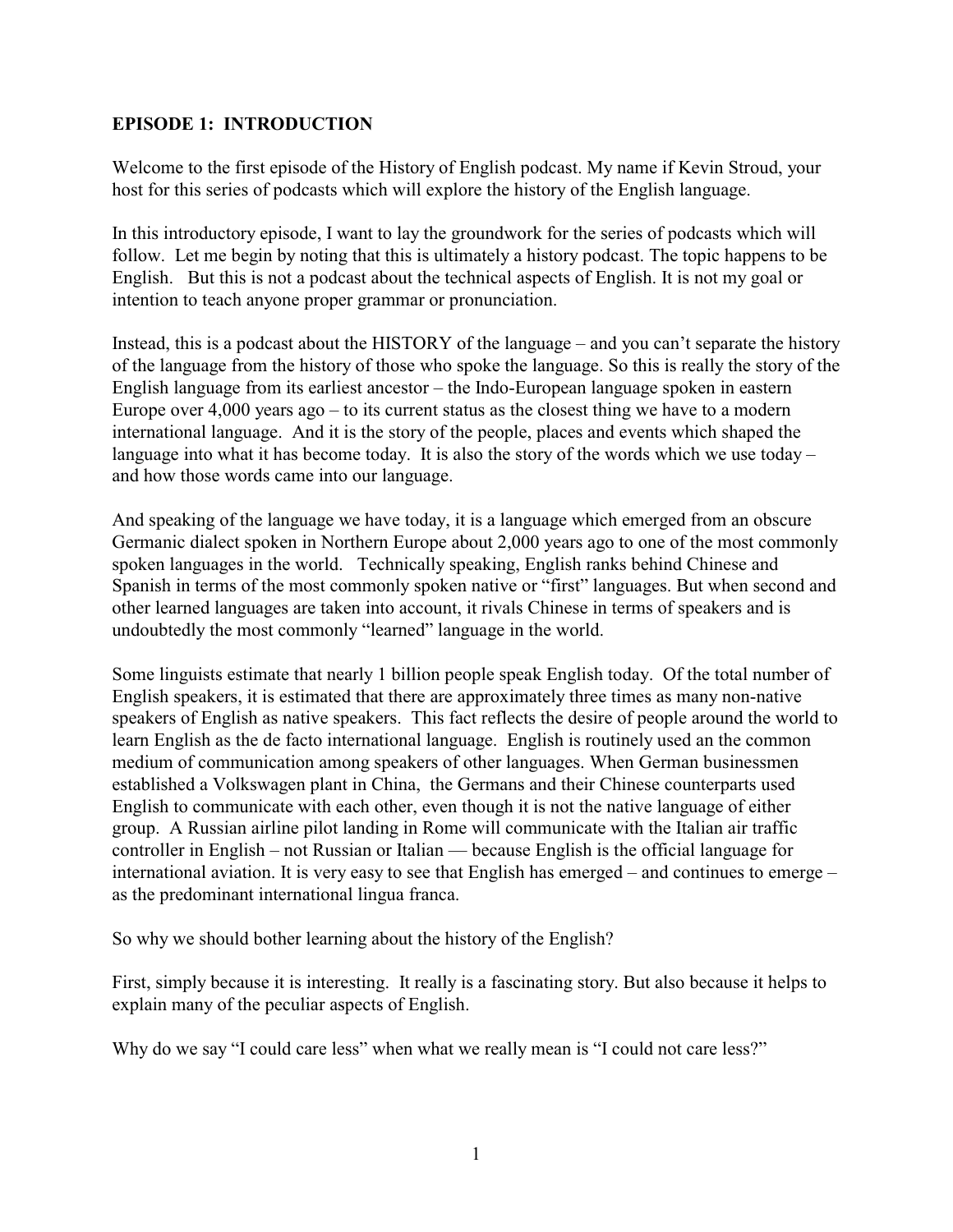Why do we have *houses* but not *mouses*? We have *mice*. Why do we have *boxes* and *foxes* but not *oxes*? We have *oxen*.

We can have a *man*, *woman* and *child*, but we don't have *mans*, *womans* and *childs*.

Why do we spell *knife* with a 'K' or *gnome* with a 'G'? And why is the 'f' sound sometimes spelled with a 'G-H' – as in *cough* and other times a 'P-H' like *phone*?

I could go on and on because the examples seem endless. But the answers to those questions lie in the history of the language.

I have heard some people express that English must have an unusually large number of these peculiarities compared to other languages. But that is not necessarily true. There are lots of languages and many of them are quite complicated and have lots of unusual or peculiar rules.

But one thing that English does have – that lots of other languages don't – is a massive vocabulary. It is generally agreed that no other language has the number of words that English has. And that should tell you something. Unlike some languages which reject outside influences, English has shown an incredible willingness and ability to adapt and evolve. To borrow elements from other languages - including words - and to adapt them to English.

About 1,000 years ago (in the year 1066 to be precise), an army led by William of Normandy invaded England from northern France. And many of you will know this story very well, because William of Normandy became known to history as William the Conqueror – the last foreign leader to invade and conquer England. The arrival of the Normans changed almost everything in England – socially, culturally, economically, legally and especially linguistically. The defeated Anglo-Saxon earls were wiped out and removed from power, and they were replaced by Norman French earls and knights who had fought with and supported William.

For the next three centuries, French became the official language of the English government, the courts, the aristocracy and the ruling class. In fact, it is not until the late 1300s – around the beginning of the so-called "War of the Roses" – that we have English monarch who spoke English exclusively again.

What we see happening here is a theme which will extend throughout the podcast. Language shift is not about numbers. It is about power. A relatively small number of powerful people speaking one language can make a much larger number of people learn their language. We see the same phenomenon in western Europe when a relatively small number of Latin-speaking Romans imposed their language on the Celtic peoples who they invaded in Western Europe. Today, almost everyone in Continental Europe west of Germany speaks a language which evolved from Latin – the so-called Romance languages. We also see it in the spread of English in the  $20<sup>th</sup>$  and  $21<sup>st</sup>$  Centuries. The total number of people who speak English as their first language is relatively small compared to the world at large. Yet people throughout the world seek to learn and communicate with each other in English.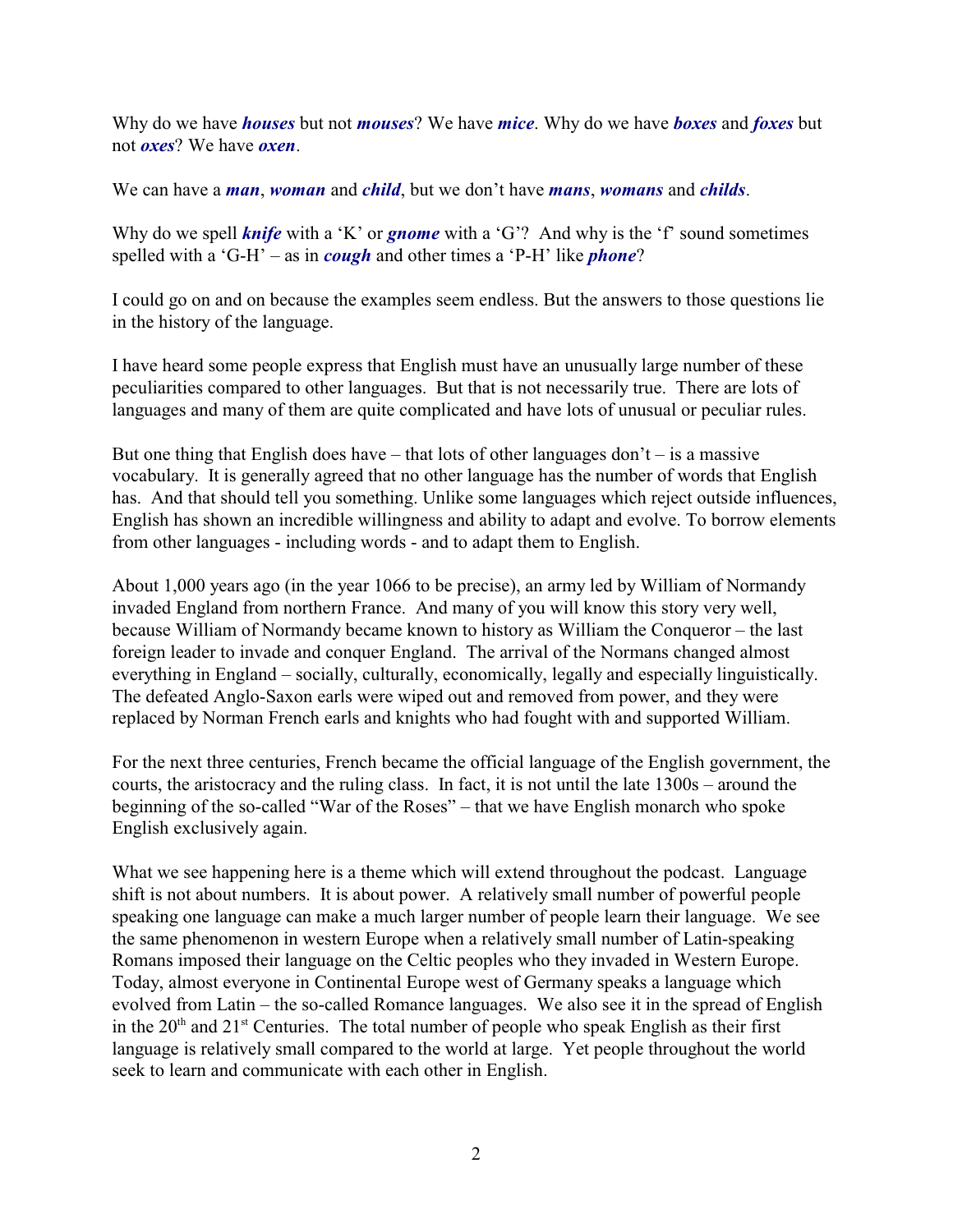It is this tendency for language to spread because of power – sometimes military or political power, sometimes economic power, sometimes social or cultural power – but it's this tendency for language to spread because of certain power associated with the speakers of the language that caused a major upheaval in the English language when the Norman French invaded in 1066. Afterwards, French was imposed by the Normans as the official language of England.

During this period English came very close to disappearing as a distinct language. It would not be much of an exaggeration to say that it almost became an Anglicized dialect of French. It absorbed a massive number of French words, but it did not become French. It remained English – albeit a highly modified version of English. It became a much larger language with an enhanced vocabulary. The language changed so much as a result of this experience that linguists mark this period as the transition from "Old English" or "Anglo-Saxon" to the period known as "Middle English." This is but one example of how English survived by assimilating outside influences rather than rejecting change and subsequently dying out.

The Norman invasion was just one event which changed the English language. But all languages are constantly evolving and changing. It's just that the changes are typically more gradual and subtle – not the sudden and dramatic change marked by the Norman invasion of England.

In fact, linguists employ a general rule to mark the natural evolution that most languages experience. That general rule is that most languages evolve over the course of 1,000 years to the point that a speaker at the beginning of that period would not be able to communicate with a speaker at the end of that period because of the natural language change. This general rule certainly applies to English.

As I mentioned before, there are earlier periods of English known as "Old English," and an intermediate period known as "Middle English." There is also a third period which represents the version of English which we speak today called "Modern English." So those are the three periods to keep in mind.

If I conducted a poll and told most people that there were three periods of English – Old English, Middle English and Modern English – and I asked them to tell me which period Shakespeare belonged to, I suspect that the overwhelming majority would answer either "Old English" or "Middle English." In fact, I would not be completely surprised if no one gave the correct answer which is "Modern English."

Shakespeare is considered a Modern English writer because we can read his words today without the need for a translation. Now I know some of you will say, "Hold it a minute. I need a translator to read Shakespeare." But there is a difference between not understanding Shakespeare's references – or the particular way in which he uses words for literary effect – and not understanding the language itself. There are certainly translations of Shakespeare's works into conversational contemporary English, and these translations can be helpful. But they are not necessary. If you're willing to spend the time and effort, you can read Hamlet or MacBeth today in the same words Shakespeare used and still understand the gist of the story.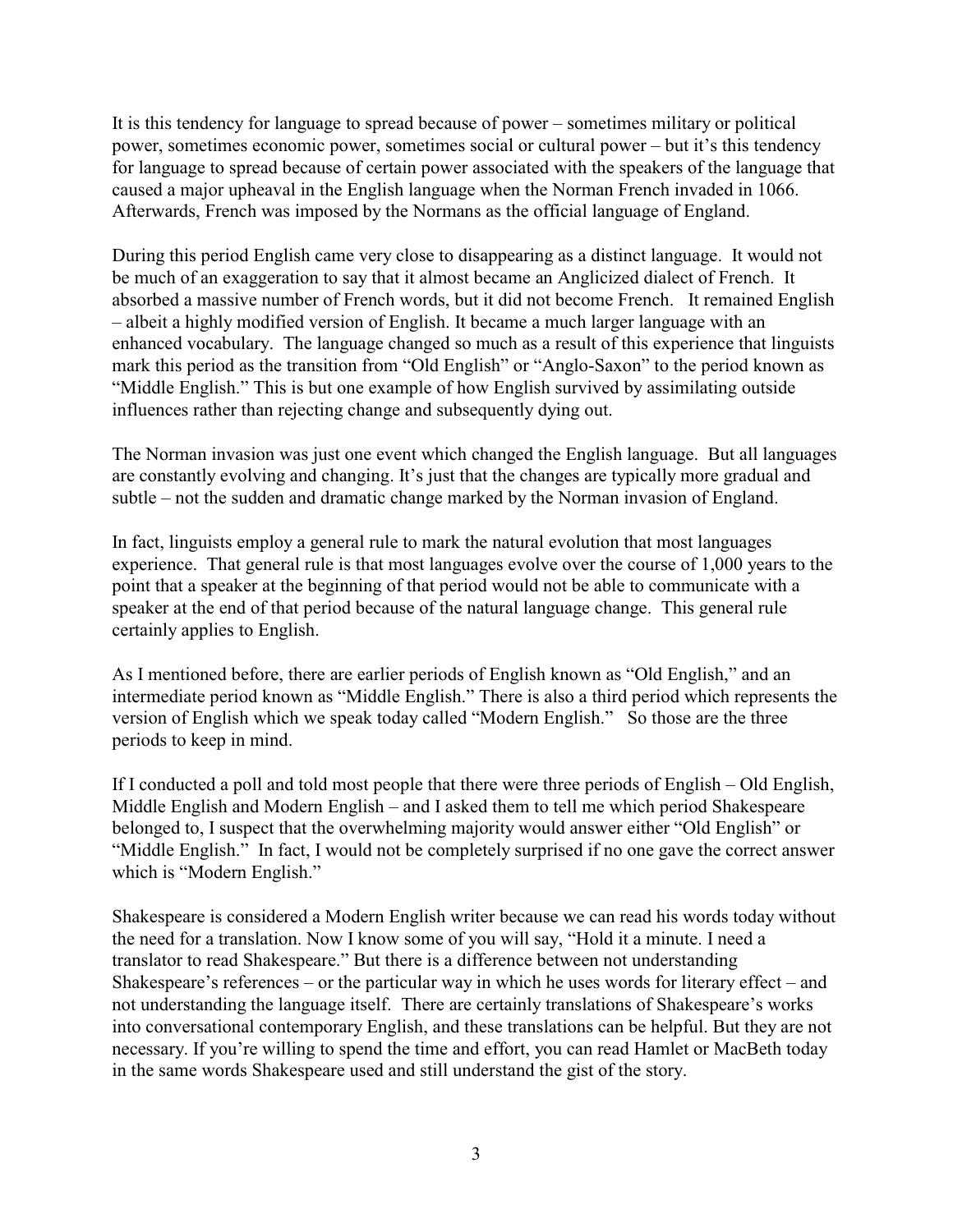Another literary work from the same time period is the King James' Bible. Once again, there are modern translations of the King James Bible to make it easier to read, but it is not necessary. If you're so inclined, you can read the King James Bible and understand it without a translation.

Now Shakespeare's works and the King James Bible were written in the late 1500s and early 1600s. So this was near the beginning of the Modern English period and that is part of the reason why there are noticeable differences between the English used in those works and contemporary English. But English has not evolved to an extent that we can no longer understand these  $16<sup>th</sup>$  and  $17<sup>th</sup>$  century works.

But - if we go back in time a little further, from the 1600s to the 1300s, we are now in the period known as "Middle English" – the period following the Norman invasion of England. And the big difference between this period and the Modern English period is the way words are pronounced – especially vowels. For some reason, around 1500, English speakers in the British Isles – primarily in England and even more specifically in the south of England in and around London – they began to change the way they pronounced their vowels. This is known as the "Great Vowel Shift." This shift – or pronunciation change – is one of the events which marks the transition from Middle English to Modern English.

So what did Middle English sound like? Well one of the benefits of a podcast is that I can actually illustrate how these older versions of the language sounded. But first - a disclaimer. I do not claim to be an expert in the pronunciation of Middle English or Old English. Again, my focus here is on the history – not so much the precise manner in which Old English vowels or consonants were enunciated. However, I hope that my pronunciation will give you at least a general sense of how the earlier versions of the language sounded.

So in order to illustrate the evolution of English, I want to read a passage from one of the most important pieces of literature composed during the period of Middle English – The Canterbury Tales by Geoffrey Chaucer. It is very likely that you read The Canterbury Tales in school. But what you probably read was a modern English translation of the original text written by Chaucer in the 1300s. The book is a collection of tales told by a group of pilgrims on their way to the shrine of Thomas à Becket at Canterbury Cathedral. The following passage occurs near the beginning of book as the author recalls his first impressions upon meeting the pilgrims – in this instance a Knight.

### Canterbury Tales

A Knight there was, and he was a worthy man, Who from the time that he first began To ride out, he loved chivalry, Truth and honor, freedom and courtesy. He fought bravely in his lord's wars, And in them had he ridden, no other man so far, As well in Christendom as in heathen places, And ever honored for his worthiness.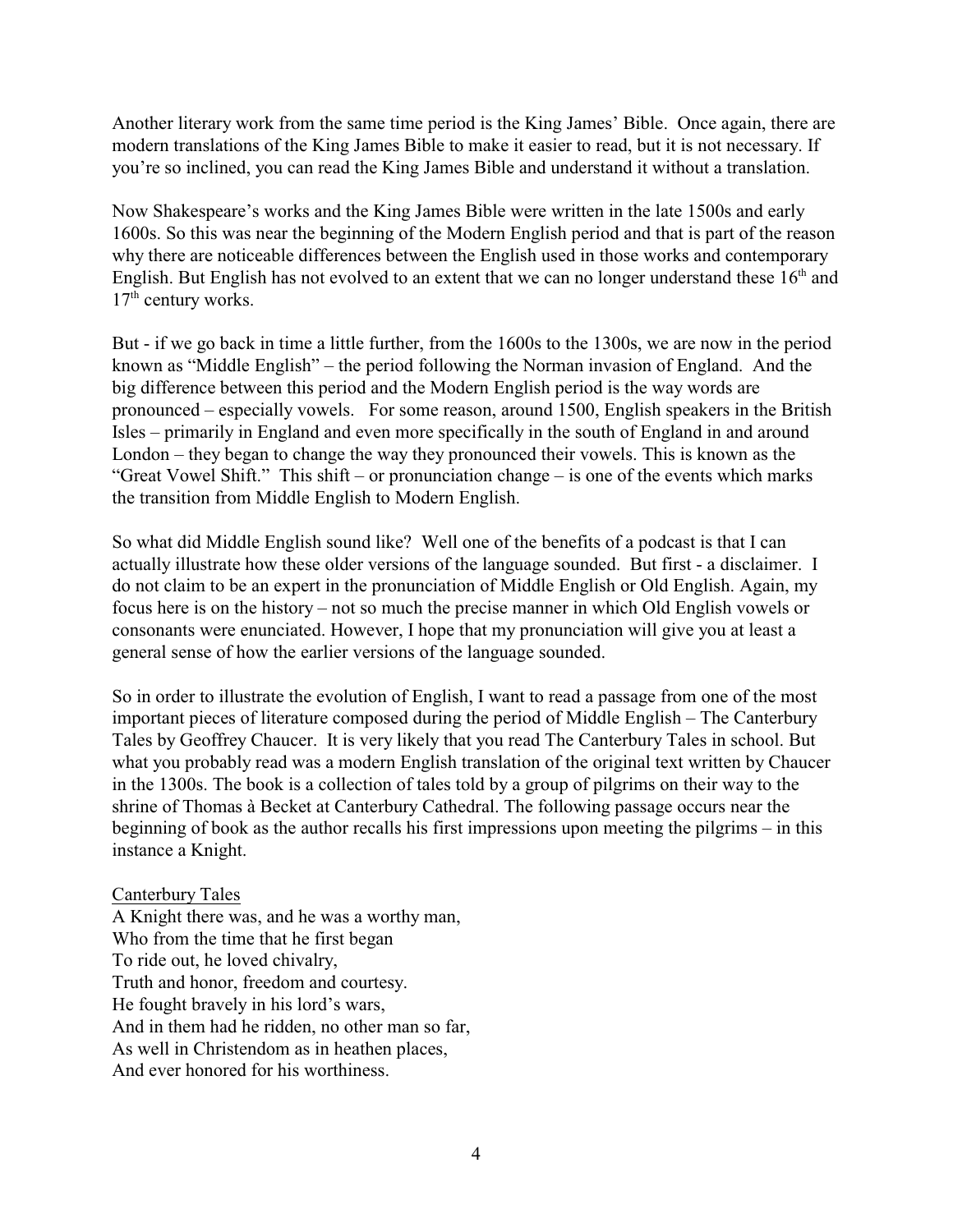Here is the same passage as it was actually written by Chaucer and as it would have been read in the 1300s during the period of Middle English:

A Knight ther was, and that a worthy man That fro the tyme that he first began To ryden out, he loved chivalrye, Trouthe and honour, fredom and curteisye. Ful worthy was he in his lordes werre, And therto hadde he riden (no man ferre) As wel in Cristendom as hethenesse, And ever honoured for his worthinesse.

This was the sound of Middle English. I think the most important thing to take from that passage is that it is not really that far from Modern English. The words and the grammar are very familiar. The biggest difference is pronunciation. Again, this was a time when certain words – and especially the vowels – were pronounced differently than today. There are three key components to language. The words that are spoken (the vocabulary), the way in which those words are put together (the grammar), and the way the words are spoken (the pronunciation). The first two are very similar to modern English. It is the third which marks the biggest difference.

Let me give you another example. I am going to use a passage which is often used for the purpose of illustrating the evolution of English – the Lord's Prayer. I am going to use this passage – not for any particular religious purposes - but simply because it is a passage which exists in many different historical languages – including Modern, Middle and Old English.

The Modern English version comes from the 1549 Book of Common Prayer. So this is shortly before Shakespeare's writings:

Our Father, who art in Heaven, Hallowed be thy name. Thy kingdom come. Thy will be done, in earth as it is in heaven. Give us this day our daily bread. And forgive us our trespasses, as we forgive them that trespass against us. And lead us not into temptation; But deliver us from evil.

Now in Middle English:

Oure fadir that art in heuenes, halewid be thi name; thi kyndoom come to; be thi wille don in erthe as in heuene; gyue to us this dai oure breed; and forgyue to us oure dettis, as we forgyuen to oure gettouris; and lede us not in to temptacioun, but delyuere us from yuel.

So, as you can hear, Middle English is not the English we speak today, but it is close enough that we can recognize it as a form of English. But if we go back in time even further – to the period before Middle English – before the arrival of the Norman French in Britain – we see and hear a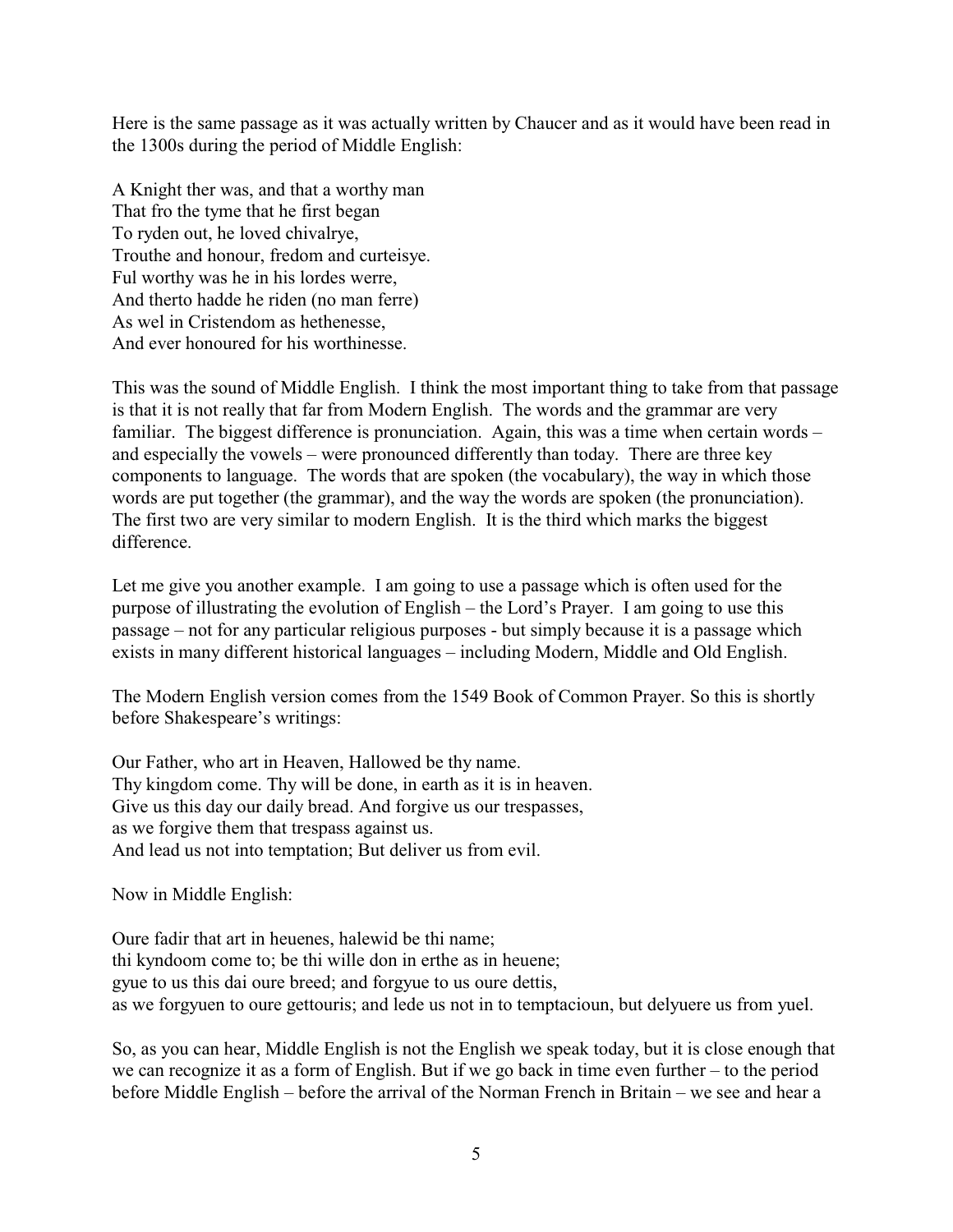language that is barely recognizable as a form of English at all. But it is. It is the earliest version of English which is known as Old English – or Anglo-Saxon.

You have probably heard English described as a Germanic language. But you may not know exactly what that means. Does that mean English came from German? No, not exactly. It means that English – like modern German, Dutch, Swedish and Norwegian – all evolved from an ancient ancestral language spoken in northern Europe called "Germanic" – or "Proto-Germanic" to be precise. English did not come from German. Nor did German come English. They each came from an even older shared language. So it should not be surprising that the further back in time we go, the more English looks and sounds like German. Because the further back in time we go, the more they have in common.

Old English was spoken by the Anglo-Saxons who were Germanic-speaking tribes from northern Germany and modern-day Denmark. They were only a small part of many Germanic tribes that dominated central Europe east of the Rhine. And when the Roman Empire began to collapse in the  $4<sup>th</sup>$  and 5th centuries, the Germanic tribes poured into western Europe into the areas previously controlled by the Romans. This included southern Britain in the area we know today as England. What began as an invitation, became a migration, and eventually became an outright invasion. Beginning in the  $5<sup>th</sup>$  century, these Germanic-speaking Anglo-Saxons defeated and displaced much of the native Celtic-speaking Britons and establish several independent Anglo-Saxon kingdoms which eventually coalesced in the face of Viking invasions beginning in the 8<sup>th</sup> century to become a unified nation. These were the same Anglo-Saxons who were defeated by the Norman French in 1066.

So what did this very early version of Anglo-Saxon English sound like. Fortunately, we have many sources from this period to document the language of the Anglo-Saxons. One of the most well known is the first known book which was written in English. You probably read it in English class in school. It is the epic poem "Beowulf." And it is a virtual certainty that when you read it, you read a Modern English translation. Because, as you will see and hear, Old English is so far removed from Modern English – and so much closer to the original Proto-Germanic language – that it is completely foreign to modern ears. Remember the general rule that languages evolve over the course of 1000 years to the point where they can no longer be mutually understood.

Let me read the first few lines from Beowulf in Modern English.

### Beowulf

So. The Spear-Danes in days gone by and the kings who ruled them had courage and greatness. We have heard of those princes' heroic campaigns.

Now here is the same passage in the original Old English: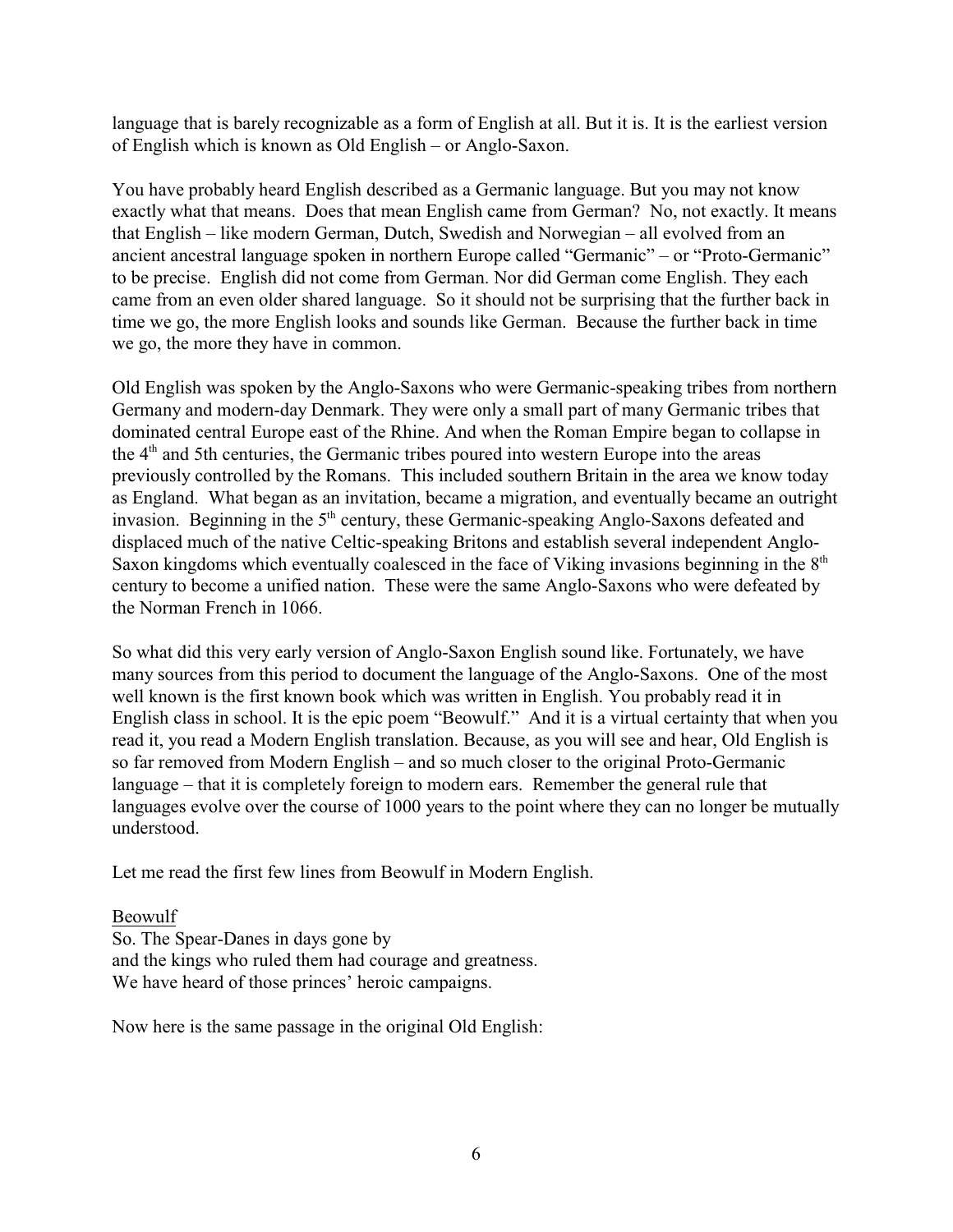Hwæt wē Gār-Dena in geār-dagum þçod-cyninga þrym gefrûnon, hû ðâ æþelingas ellen fremedon.

As you can hear, there is very little in that which is recognizable to modern English ears.

Let's also listen to the Lord's Prayer in old English and compare it to the Middle English version I read earlier:

Lord's Prayer in Old English Fæder ure þu þe eart on heofonum si þin nama gehalgod to becume þin rice gewurþe ðin willa on eorðan swa swa on heofonum. Urne gedæghwamlican hlaf syle us todæg and forgyf us ure gyltas swa swa we forgyfað urum gyltendum and ne gelæd þu us on costnunge ac alys us of yfele soþlice.

Again, this is far removed from Modern English. It is difficult to discern much in that passage that is familiar as English.

As I said earlier, even though Modern English differs from Middle English in pronunciation, it shares a great deal of vocabulary and grammar. But when compared to Old English, it shares neither pronunciation nor grammar. And the vocabulary is so far removed from Modern English that we only see glimpses of words that will eventually become recognizable to us.

| yfele    | evil    |
|----------|---------|
| Fæder    | father  |
| ure      | our     |
| heofonum | heaven  |
| eorðan   | earth   |
| forgyf   | forgive |

So how we did we get from there to here? That's the question I am going to try to answer over the course of this podcast series.

I am going to take you back to the beginning – the very beginning. To the ancient language from English ultimately derived. The oldest known ancestor of English – the Indo-European language. Of course this is also the oldest known ancestor of almost all of the languages of Europe, as well many of the languages of Central Asia, including Sanskrit and Persian.